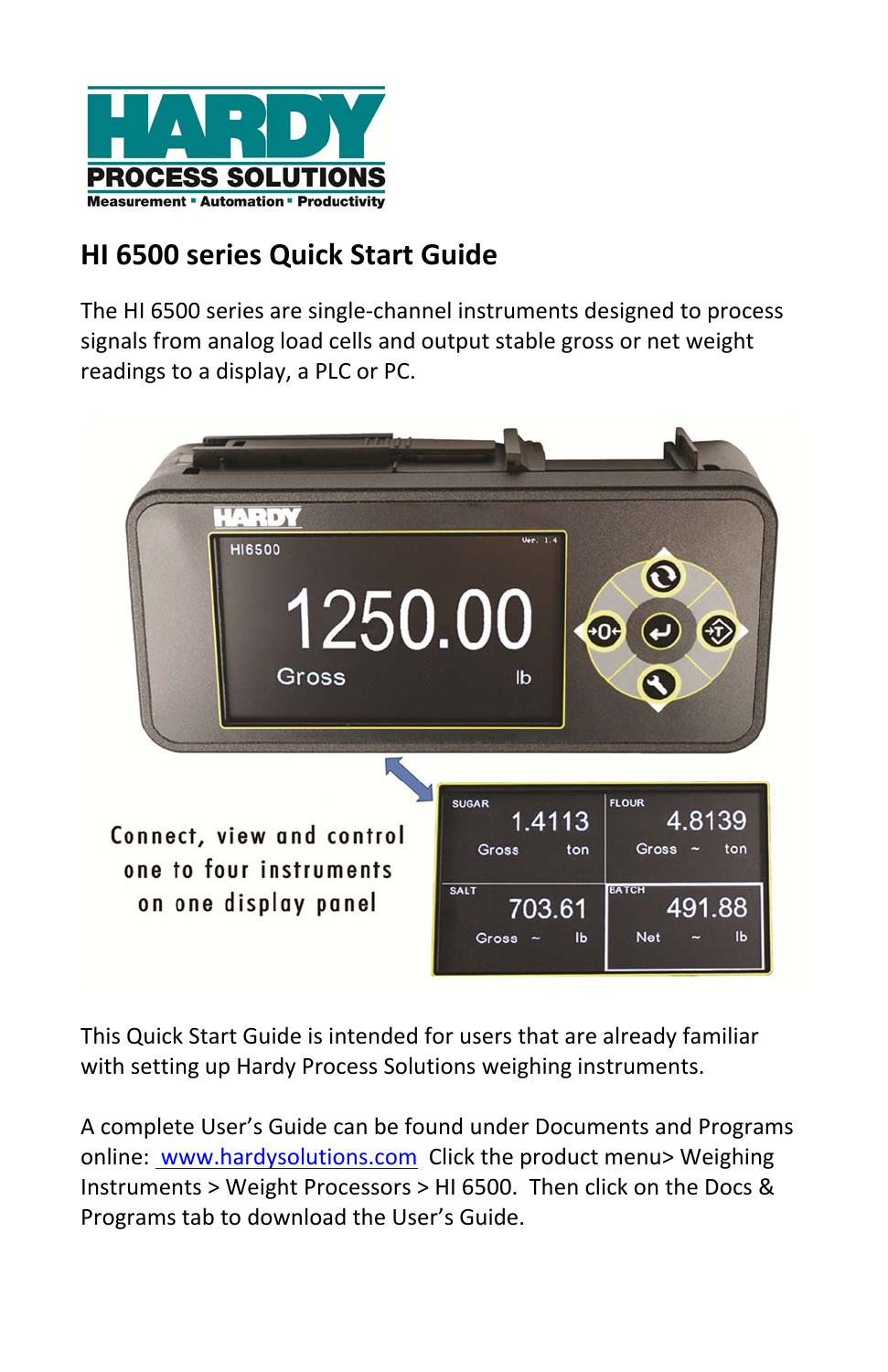# **Panel Installation:**

- 1. Use template provided to drill the hole pattern into panel.
- 2. Install the display onto the panel using 4mm nuts and washers, tighten until gasket is compressed and display bezel comes in contact with the panel. Do not overtighten or the instrument's case may crack.
- 3. Connect the display cable to display and then to the instrument.
- 4. Slide the instrument onto threaded rods and secure in place with 8mm x 4mm retaining nuts using an 8mm nut wrench (do not over tighten instrument retaining nuts, overtighting could cause the instrument to crack).



#### **DIN Rail Installation:**

- 1. Use template provided to drill the hole pattern into panel
- 2. Install the display panel using 4mm nuts and washers, tighten until gasket is compressed (4mm screws tightened with an 8 mm nut wrench) with a length length appropriate to panel thickness can be used in place of the 4mm rods sent with the unit).
- 3. Place the instrument onto the DIN rail, slide DIN rail clip up until it snaps into place to secure.
- 4. Connect the display cable to the display panel and instrument (legthen the cable as needed by using a thin screwdriver to release and replace wires between the two connectors).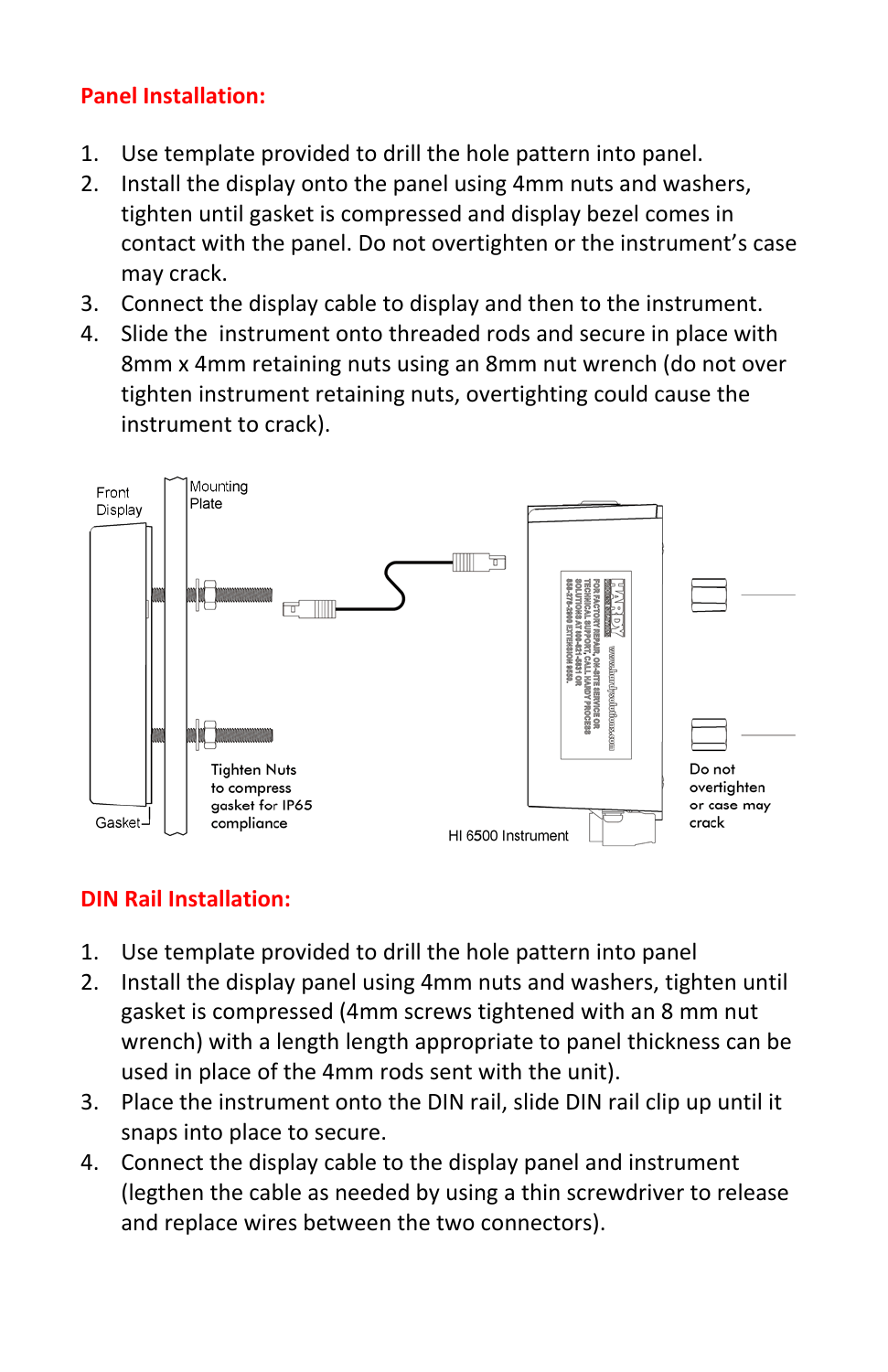

#### **Wiring:**

- 1. Remove connectors from the instrument and wire as per markings found on the connector labels.
- 2. When using 4 wire sensors place a jumper between Excitation(+) and Sense(+) and a jumper between Excitation(‐) and Sense(‐).
- 3. Grounding of the instrument is recommended by connecting to either of the 2 screws located left of power connector or right of the RS‐485 connector.



4. Connect to 12‐27 VDC power source

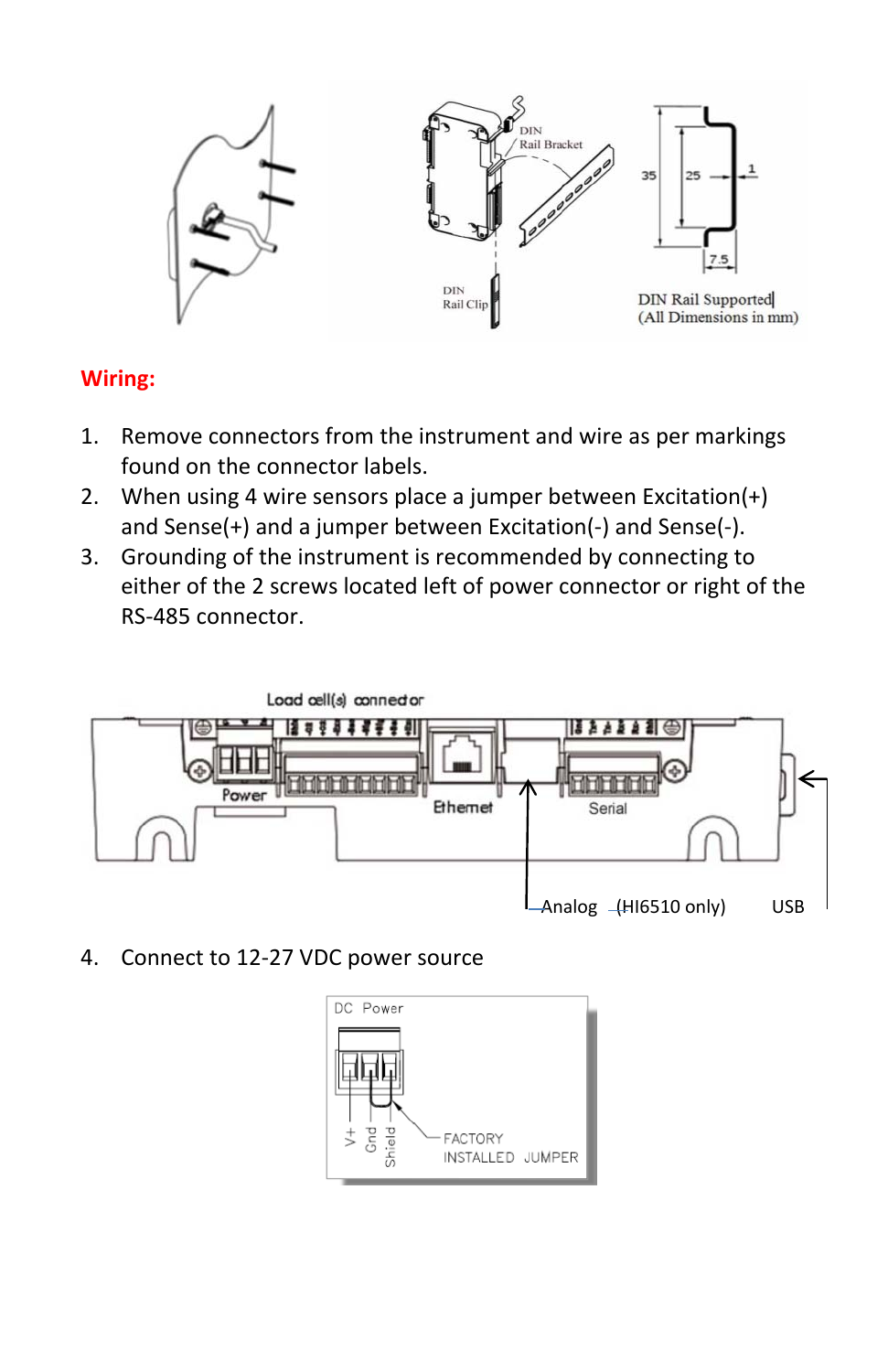#### **Display Menu Tree**

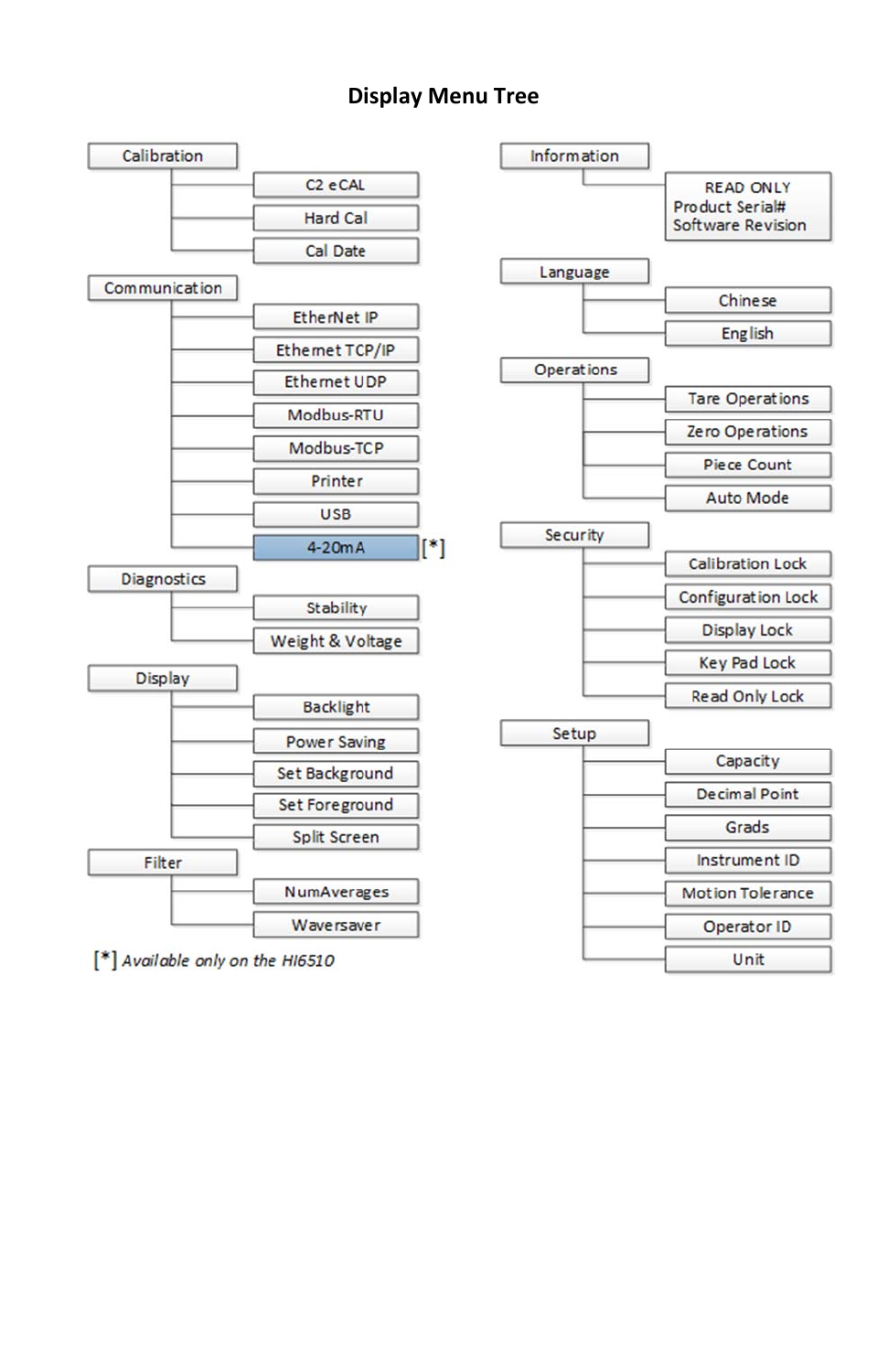#### **Initial Set‐Up:**

Set Up may be performed through the front panel display or through the integrated Webserver. If setting up using the Webserver, first connect an Ethernet cable between the instrument and and then follow the **Communications>Ethernet TCP/IP** instructions below.

**Suggested flow when setting up the instrument for the first time:**



**If setting up an instrument without a display for the first time, skip to the communication section below.**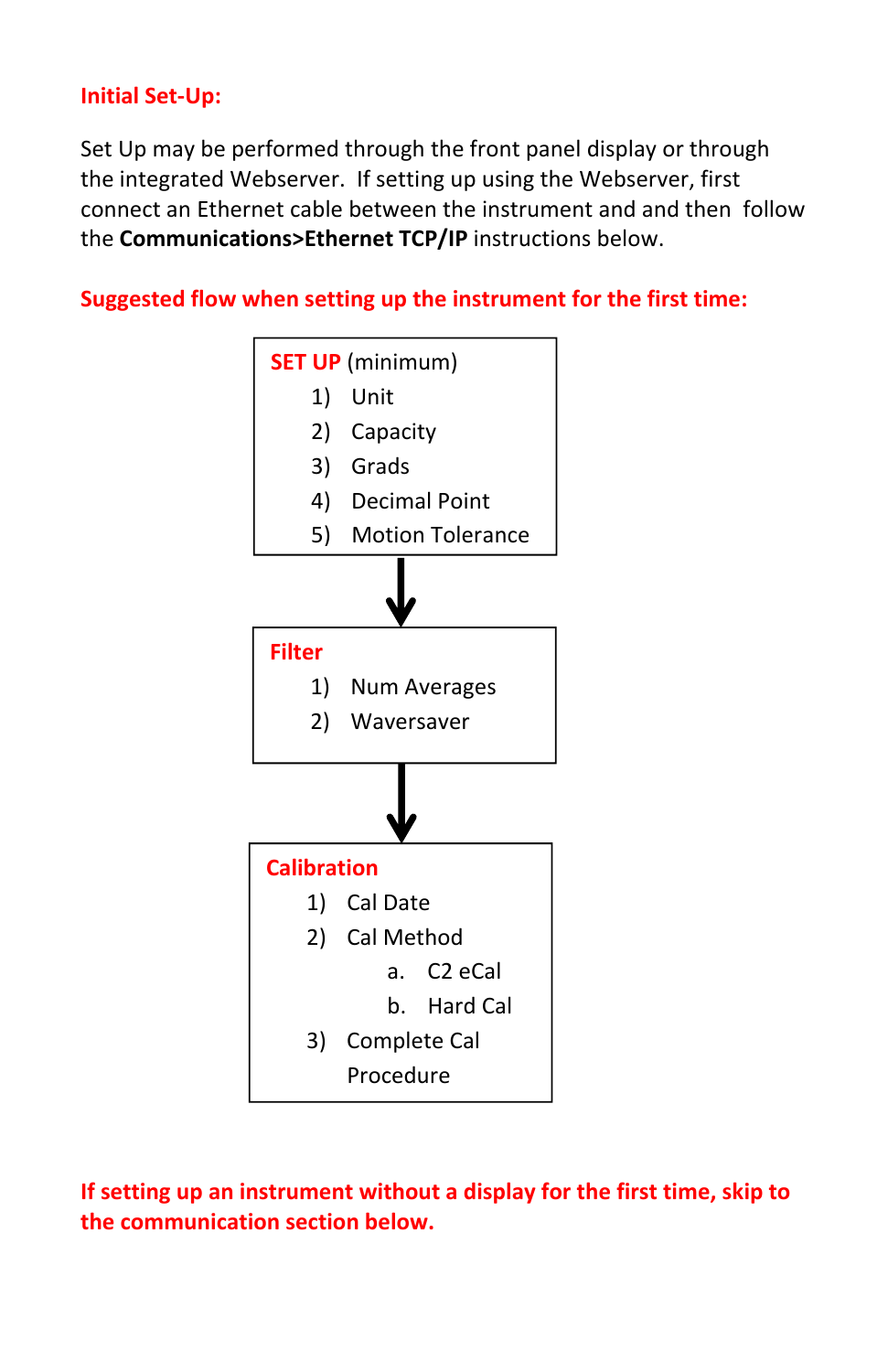## **Calibration:**

Section used to calibrate the instrument to the sensor(s) used.

- **C2** Electronic Calibration
- 1) Remove all weight from the scale.
- 2) Press Do C2 Cal.
- 3) Place a verification weight on the scale to ensure calibration is successful.

#### **Hard Cal**‐

- 1) Input the **Span Weight.** The span weight should be about 80% of the scale capacity.
- 2) Input **Cal Low Weight**. With nothing on the scale, the Cal Low Weight is 0, with 5 lbs on the scale, the Cal Low Weight would be 5.
- 3) Press **Do Cal Low** to set the low point on the calibration curve.
- 4) Place the Span Weight onto the scale.
- 5) Press **Do Cal Hi.**

Refer to User's Guide if adjustments to other calibration‐related parameters are required.

# **Communication:**

Section used for setting up communications to the instrument.

#### **Ethernet TCP/IP**

- 1) Connect an Ethernet cable between the instrument's RJ45 connector and a PC, then power up the instrument. A cross‐over cable is not required, but can be used.
- 2) The instrument will auto-negotiate settings suitable for a variety of operating systems and network configurations. Wait approximately 15 seconds and check to see if the green light of the Ethernet port is on and blinking – if so, skip to step 8 – you are connected.
- 3) If the green light on the Ethernet port does not light up, check that the unit's **Enable DHCP** is turned off and follow steps 4 through 9.
- 4) Using the unit's Fixed IP address (the default is 192.168.000.100), the PC must now be assigned a *unique* IP address (for example, 192.168.000.101)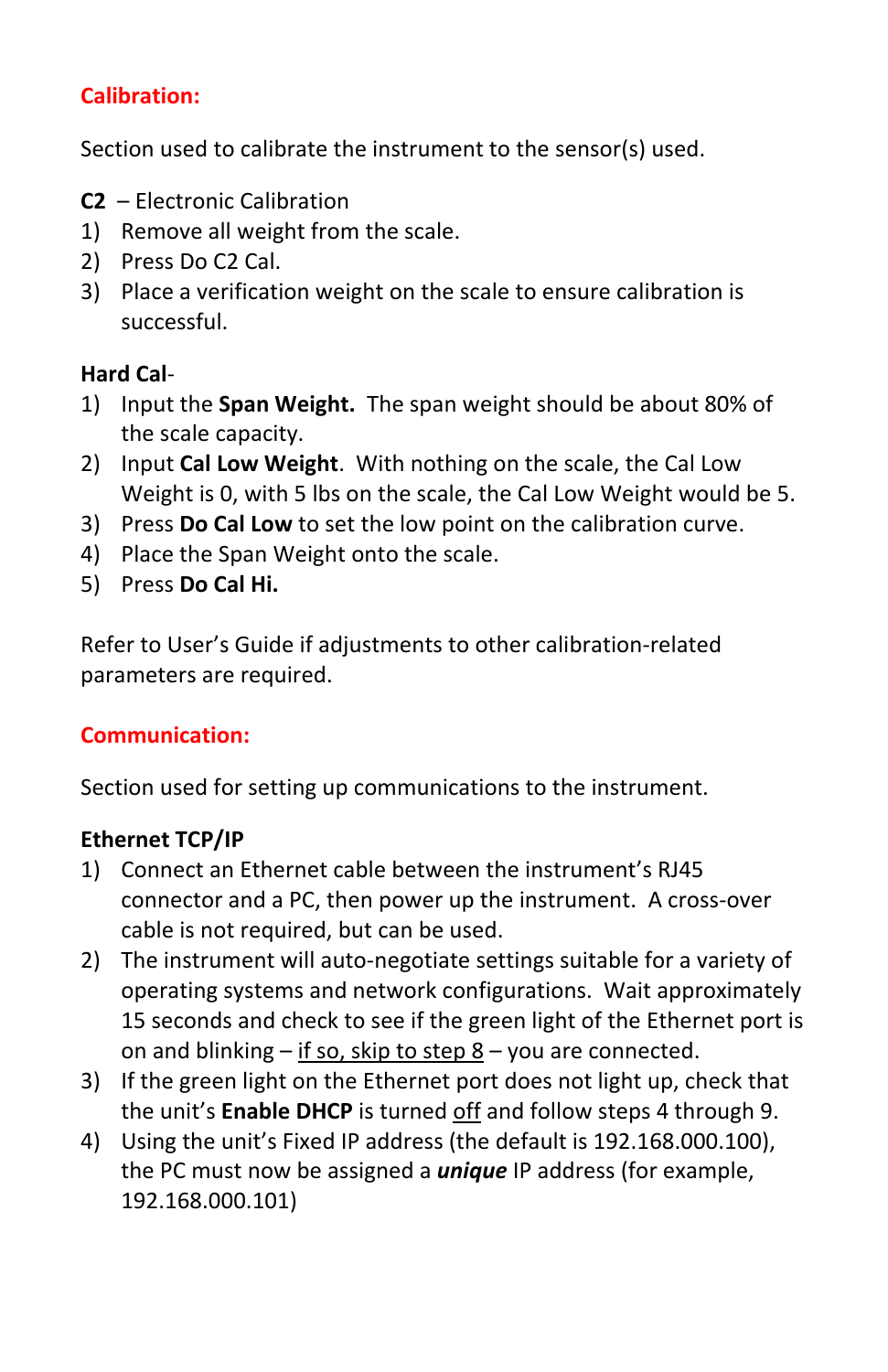There are two simple rules for the IP Address:

- It must have the same network identifier as the computer
- It must have a *different node identifier* than the computer.

192.168.0.100 Node Network Identifier Identifier

- 5) On a PC running windows, open Internet Properties (TCP/IP).
- 6) Click in the 'Use the Following IP Address' checkbox; then enter the following into the TCP/IP Properties dialog.

IP Address = 192.168.0.101 Subnet Mask = 255.255.255.000

- 7) Select OK on the TCP/IP Properties dialog box. The computer is now fully configured. To return the computer to the original network settings, return to the 'Internet Properties (TCP/IP) dialog, select 'Obtain an IP address automatically,' and click OK.
- 8) The HI 6500 series instrument is now configured to communicate with the PC. Enter the HI 6500 series instrument IP address into the Windows PC Web browser to access the embedded web browser. For example: http://192.168.000.100

See the HI 6500 User's Guide for setting up EtherNet/IP, Ethernet‐UDP and Modbus‐RTU communication protocols. Set up of the Analog communications (HI6510 only), Printer, and USB are also located in this section.

| <b>Diagnostics:</b> | Section used for diagnostics of system. Refer to User's<br>Guide if troubleshooting and use of diagnostics menu is<br>required. |
|---------------------|---------------------------------------------------------------------------------------------------------------------------------|
| Display:            | Section used for adjusting various aspects of the display,                                                                      |
|                     | including contrast, brightness, and split screen feature.                                                                       |
| <b>Filter:</b>      | Section used to stabilize weigh readings in an unstable                                                                         |
|                     | environment.                                                                                                                    |
|                     | <b>WAVERSAVER:</b> Press the enter button and use the arrow keys to select                                                      |
|                     | the appropriate setting. WAVERSAVER eliminates                                                                                  |
|                     | unwanted noise and is typically set at 1.0 Hz.                                                                                  |
|                     | <b>NumAverages:</b> Set the number of readings to average to provide a<br>stable weight.                                        |